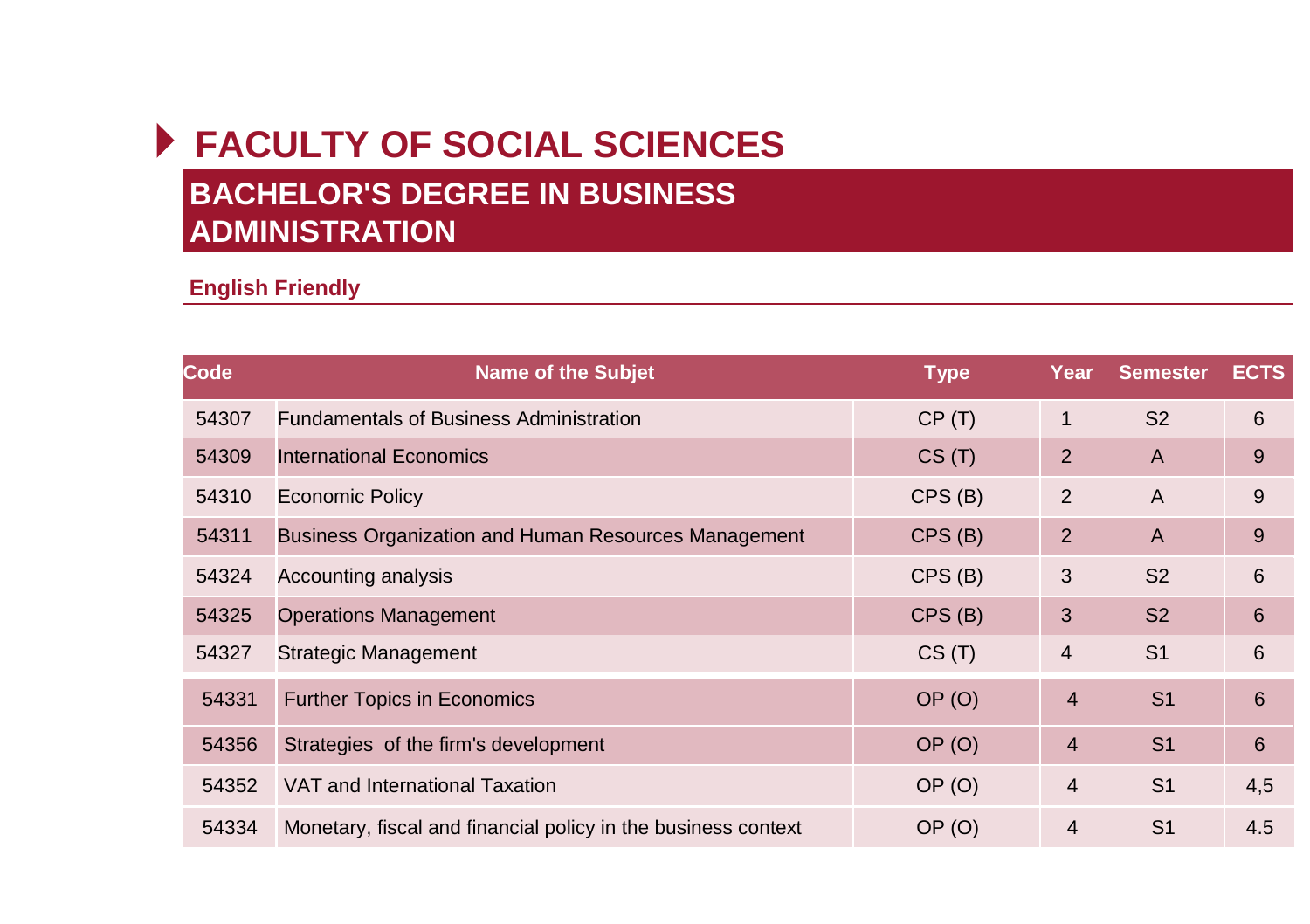| 54333                                           | The economics of the European Union              | OP (O)      | $\overline{4}$ | S <sub>1</sub> | 4.5 |
|-------------------------------------------------|--------------------------------------------------|-------------|----------------|----------------|-----|
| 54336                                           | Statistical techniques applied to the company    | OP(0)       | $\overline{4}$ | S <sub>1</sub> | 6   |
| 54342                                           | <b>Marketing Communications</b>                  | OP(0)       | $\overline{4}$ | S <sub>1</sub> | 4.5 |
| 54300                                           | Principles of Economics                          | CS(T)       | 1              | $\overline{A}$ | 9   |
| 54313                                           | Intermediate Microeconomics                      | CPS(B)      | 2              | S <sub>1</sub> | 6   |
| 54315                                           | Intermediate Macroeconomics                      | $CPS$ $(B)$ | 2              | S <sub>2</sub> | 6   |
| 54337                                           | Operational research in the company              | OP(0)       | $\overline{4}$ | S <sub>2</sub> | 4,5 |
| 54308                                           | Mathematics of financial operations              | CS(T)       | 1              | S <sub>1</sub> | 6   |
| 54312                                           | Investment and Financing in the company          | CS(T)       | 2              | A              | 9   |
| 54321                                           | Financial management                             | CS(T)       | 3              | 2              | 6   |
| 54349                                           | Planning and financial management in the company | CS(T)       | $\overline{4}$ | $\mathbf{1}$   | 4,5 |
| 54350                                           | Markets and financial instruments                | CS(T)       | $\overline{4}$ |                | 4,5 |
| <b>BACHELOR'S DEGREE IN LABOUR RELATIONS AN</b> |                                                  |             |                |                |     |
| <b>DEVELOPMENT OF HUMAN RESOURCES</b>           |                                                  |             |                |                |     |

**English Friendly**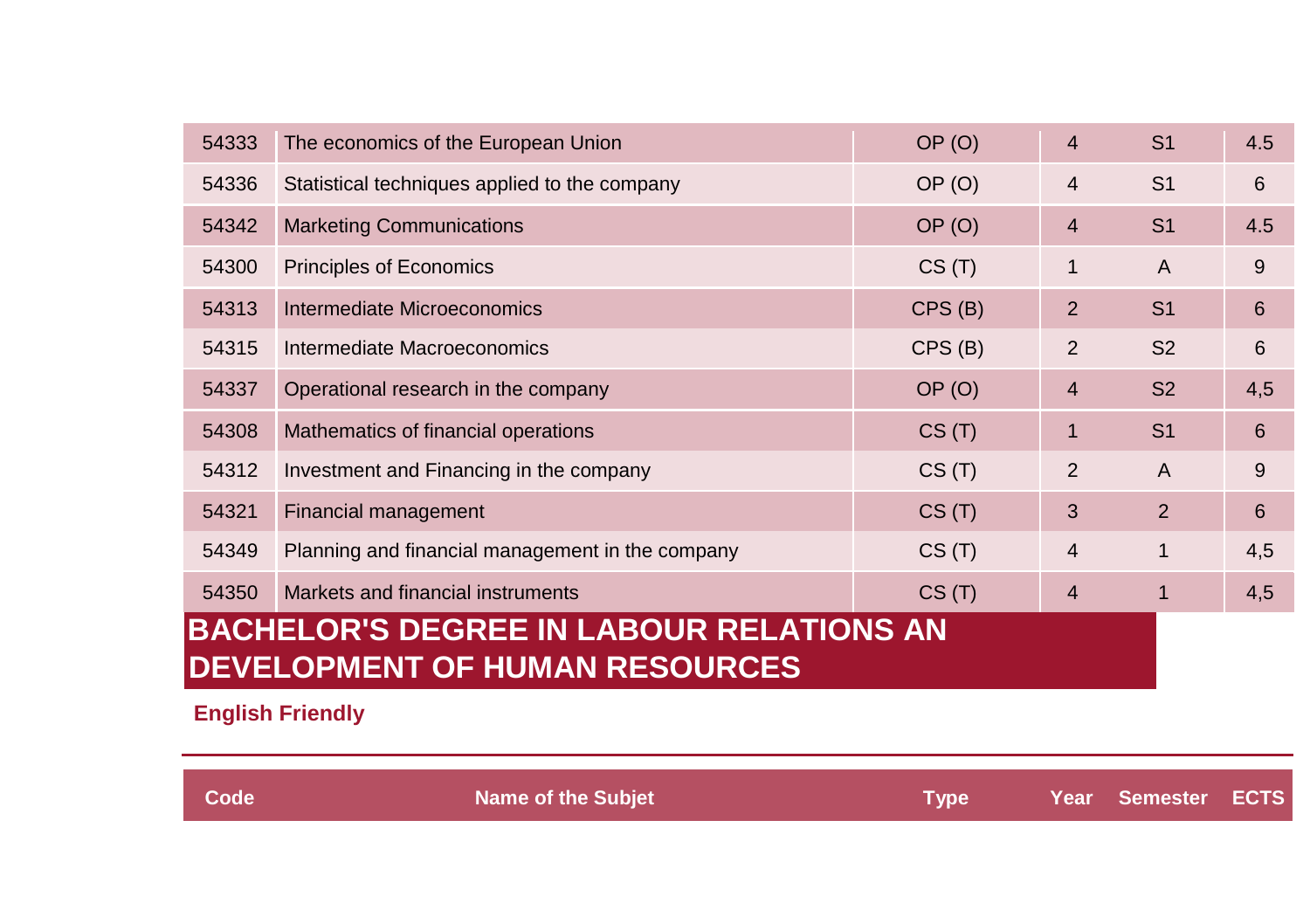| 43310                     | Design and Organizational Behavior             | $CPS$ (B) | 2              | S <sub>1</sub> | 6   |
|---------------------------|------------------------------------------------|-----------|----------------|----------------|-----|
| 43311                     | Industrial economy and labor market            | CPS(B)    | $\overline{2}$ | S <sub>1</sub> | 6   |
| 43315                     | Work organization                              | $CPS$ (B) | $\overline{2}$ | S <sub>2</sub> | 6   |
| 43319                     | Sociology labor relations policies and systems | $CPS$ (B) | $\overline{2}$ | S <sub>2</sub> | 6   |
| 43320                     | Strategic Management                           | CPS(B)    | 3              | S <sub>1</sub> | 6   |
| 43330                     | Strategic Management of Human Resources        | CPS(B)    | $\overline{4}$ | S <sub>1</sub> | 6   |
| 43325                     | Management and human resources management      | CS(T)     | 3              | S <sub>2</sub> | 6   |
| 43334                     | Business creation and self-employment          | OP(0)     | $\overline{4}$ | S <sub>1</sub> | 4.5 |
| 43337                     | Human resources integration strategies         | OP(0)     | $\overline{4}$ | S <sub>1</sub> | 4.5 |
| 43338                     | Development and human resources practices      | OP(0)     | 4              | S <sub>2</sub> | 4.5 |
| <b>BACHELOR DEGREE IN</b> |                                                |           |                |                |     |

## **English Friendly**

| Code  | <b>Name of the Subjet</b>       | <b>Type</b> |   | Year Semester ECTS |     |
|-------|---------------------------------|-------------|---|--------------------|-----|
| 35342 | <b>Financial Market Law</b>     | OP(0)       | 4 | S <sub>1</sub>     | 4.5 |
| 35311 | <b>Public International Law</b> | CS(T)       |   | A                  | 9   |